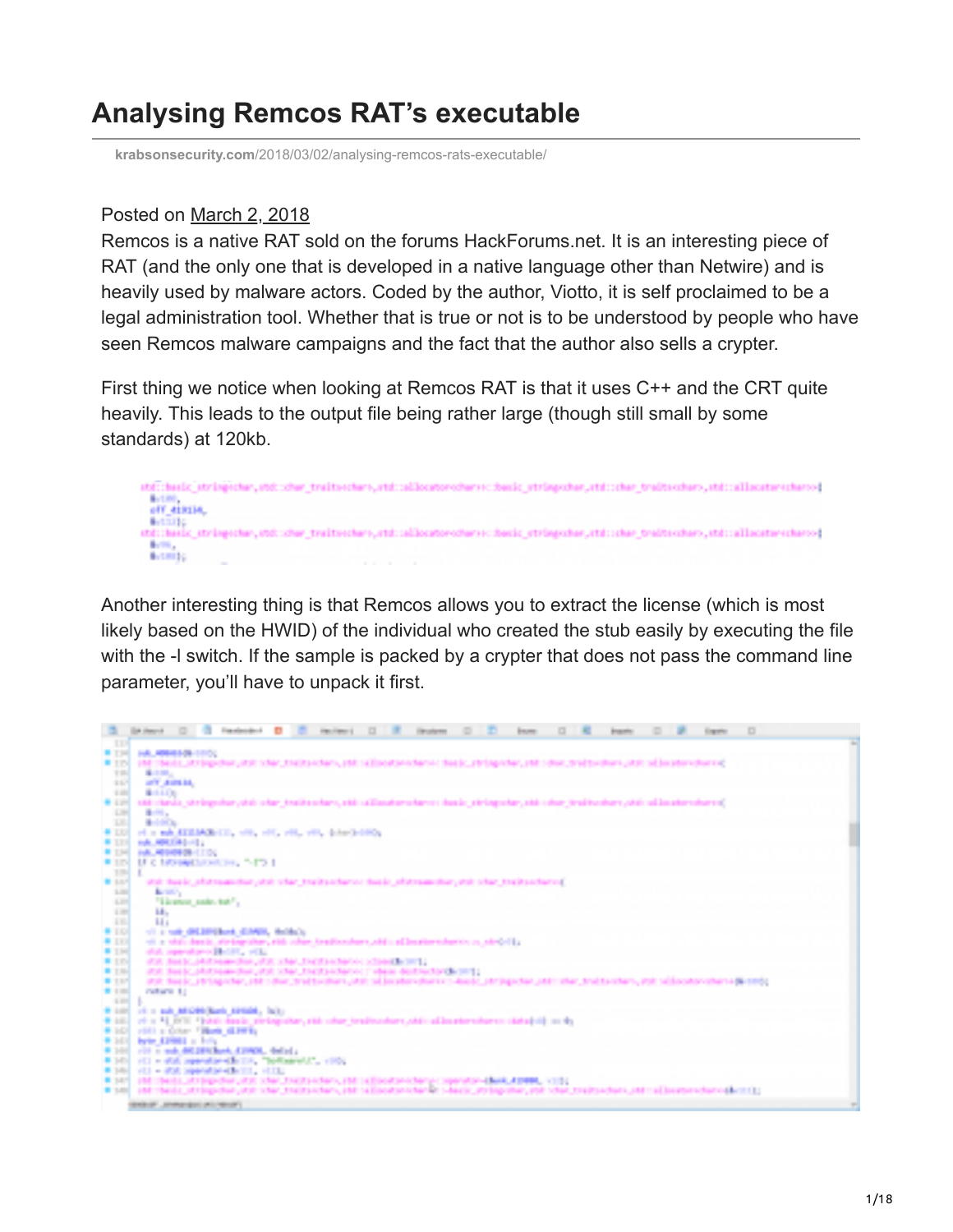Static Mutex (compared across multiple bins), runtime detection and hooking as well as memory signature anyone?

```
1,8740
      CLASSING CAMBRIDGE
     v17 = (ONAR ")OpenMutexA(Bx180000u, 0, "Remcos Mutex Inj");
1173
1274 lpCmdLine = v17;
(175 - 1) (\sqrt{17})
176 {
        WaitforSingleObject(v17, 0xEA60u);
(177)
+178CloseHandle(lpCmdLine);
179
     ÷.
(188) v104 = (char ")Data;
(191 / v103 = "Daj";
```
Simple resource loading using kernel32 APIs

```
出する
; Attributes: bp-based frame
load_config_resource_proc_near
ang_0- dword ptr 8
push
        ebo.
mow.
        ebp, esp.
push
        esi
        edi
push.
        94h
push
                         ; lpType
        offset aSettings ; "SETTINGS"
push
                         ; hModule
push
        Ф.
        ds:FindResourceA
call
INSTRACTOR
        edi, eax
push
        edi
                         ; hResInfo
push
        B .
                         ; hModule
call
        ds:LoadResounce
push
                         : hResData
        east the control of the control of
call
        ds:LockResounce
        edi ; hResInfo
push
push
        Ø.
                        : hModule
MOV
        esi, eax
        ds:SizeofResource
call.
        ecx, [ebp+arg_0]
BOV
        edi
Page
        [ecx], esi
HOV
        esi
pop-
        ebp
pop
retn
load config resource endp
```
Fragments from usage of the public password recovery tools developed by NirSoft (/stext is a command line switch used to dump passwords to a text file, [reference\)](https://www.nirsoft.net/utils/web_browser_password.html):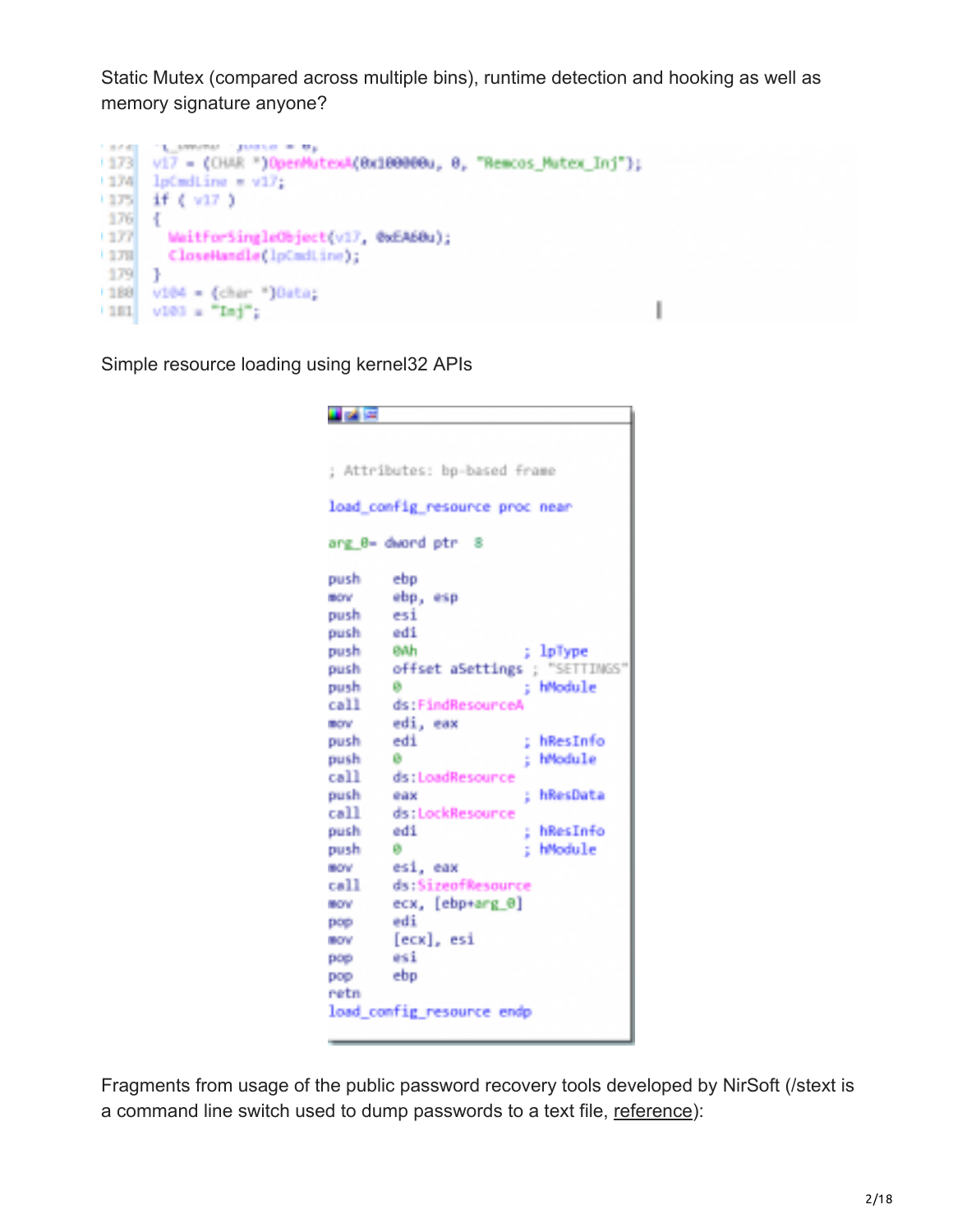

Public pasted runpe (almost identical to [this](https://github.com/jozemberi/PE-Crypter/blob/master/runPE.h), the only difference is that the Unicode API is used and the input buffer is not freed at the end).



Disabling MSC via registry (I would be surprised if no AVs detect this as suspicious behaviour)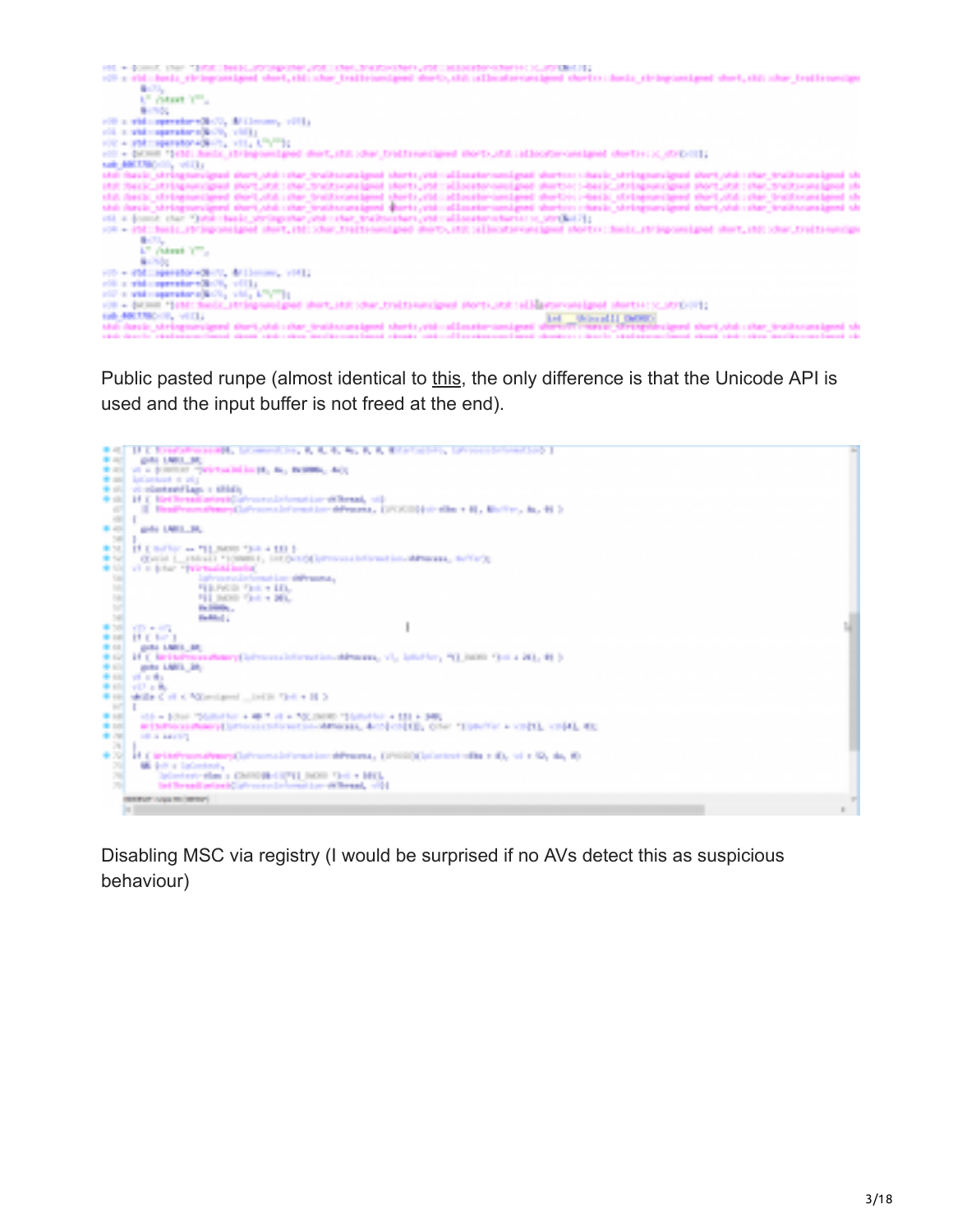

Repeatedly loading the same string over and over again using the .c\_str() function (because one cannot store the same static string in a global/local variable and use it for these calls rather than obtaining it again and again every time)



File installation implementation: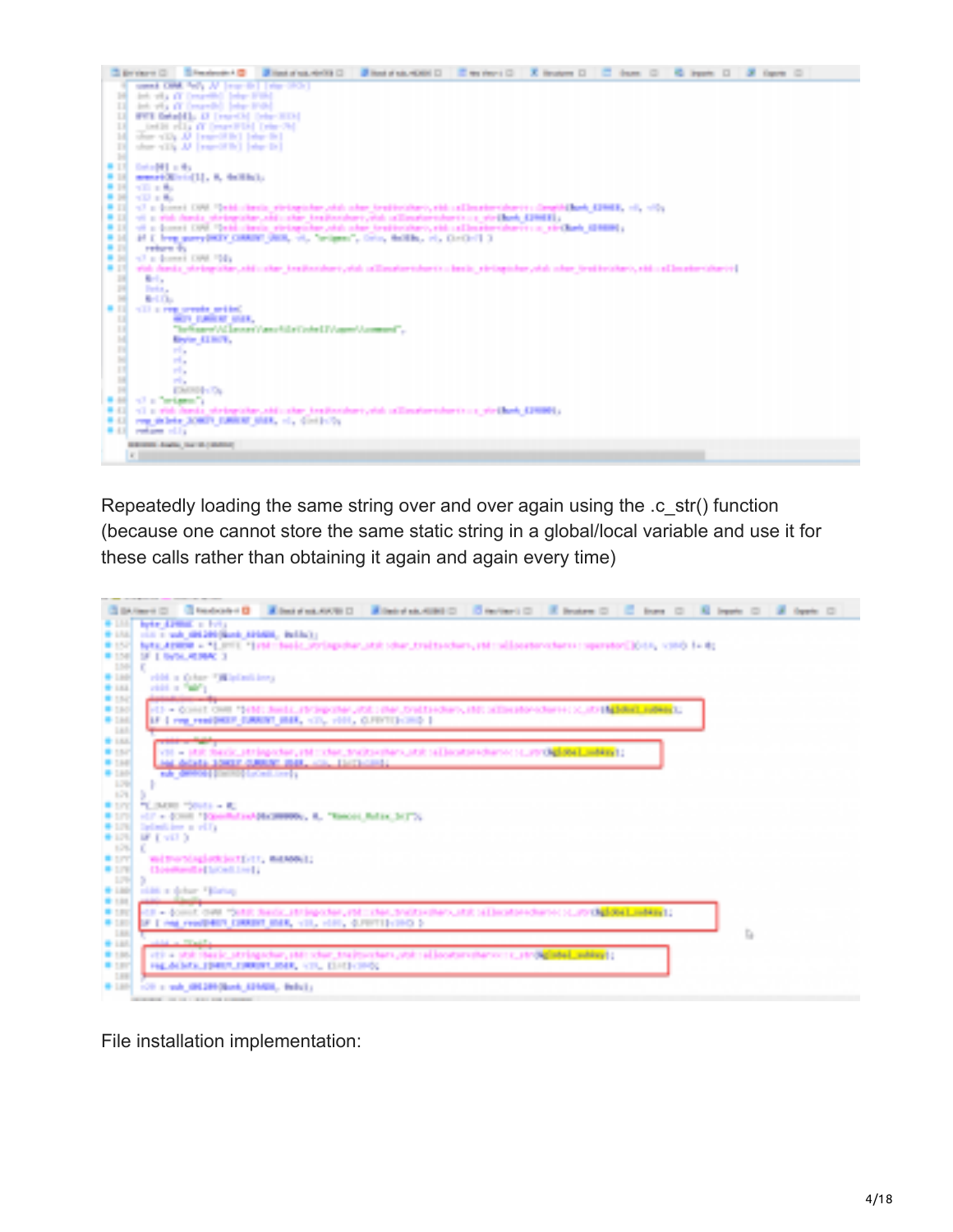

#### Starting the debug console



Very simple (and runtime detected) keylogger using SetWindowsHookExA (13 is the constant for WH\_KEYBOARD\_LL)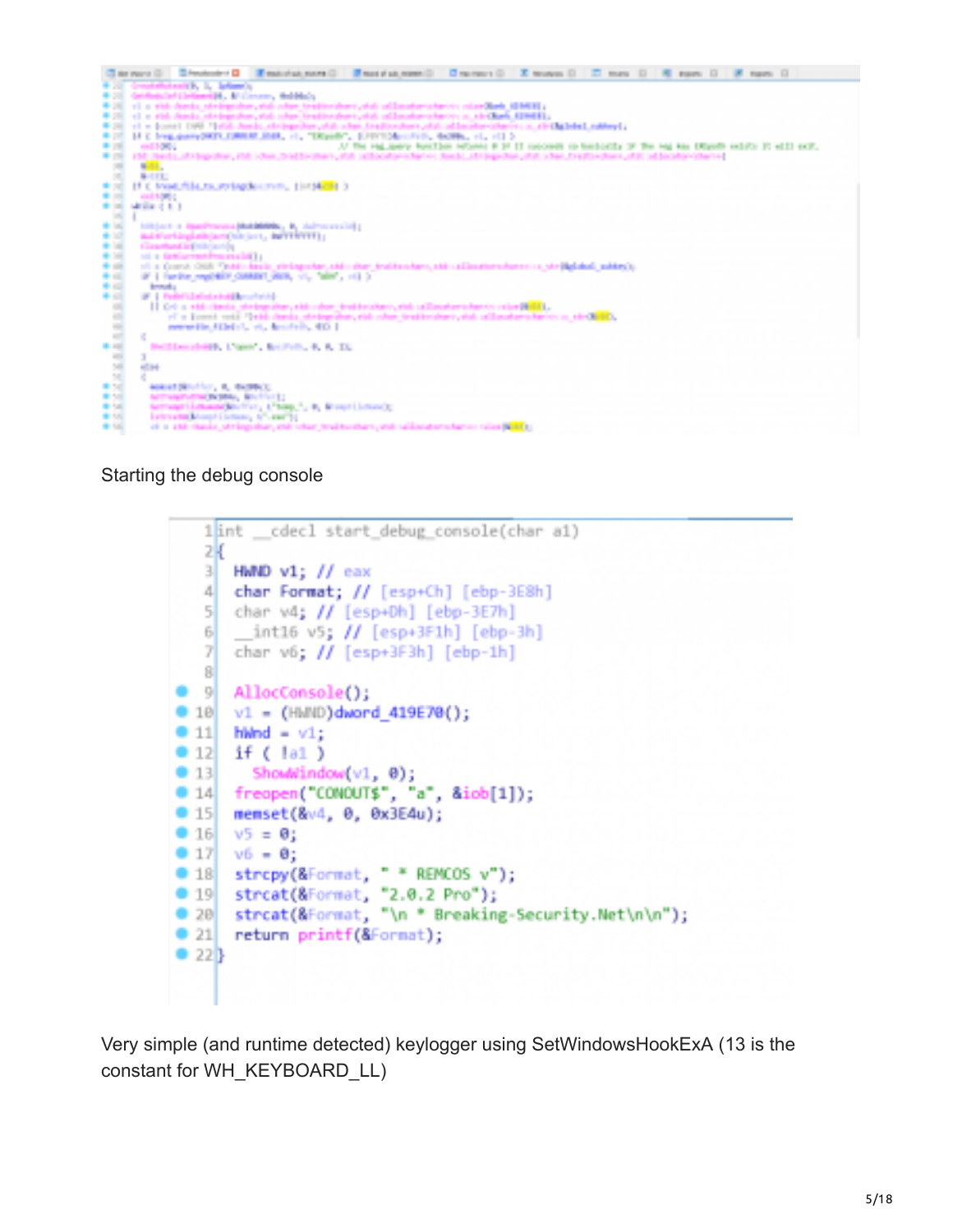



Downloading file using URLDownloadToFileW and then dropping VBS file to replace old executable with new executable for updating: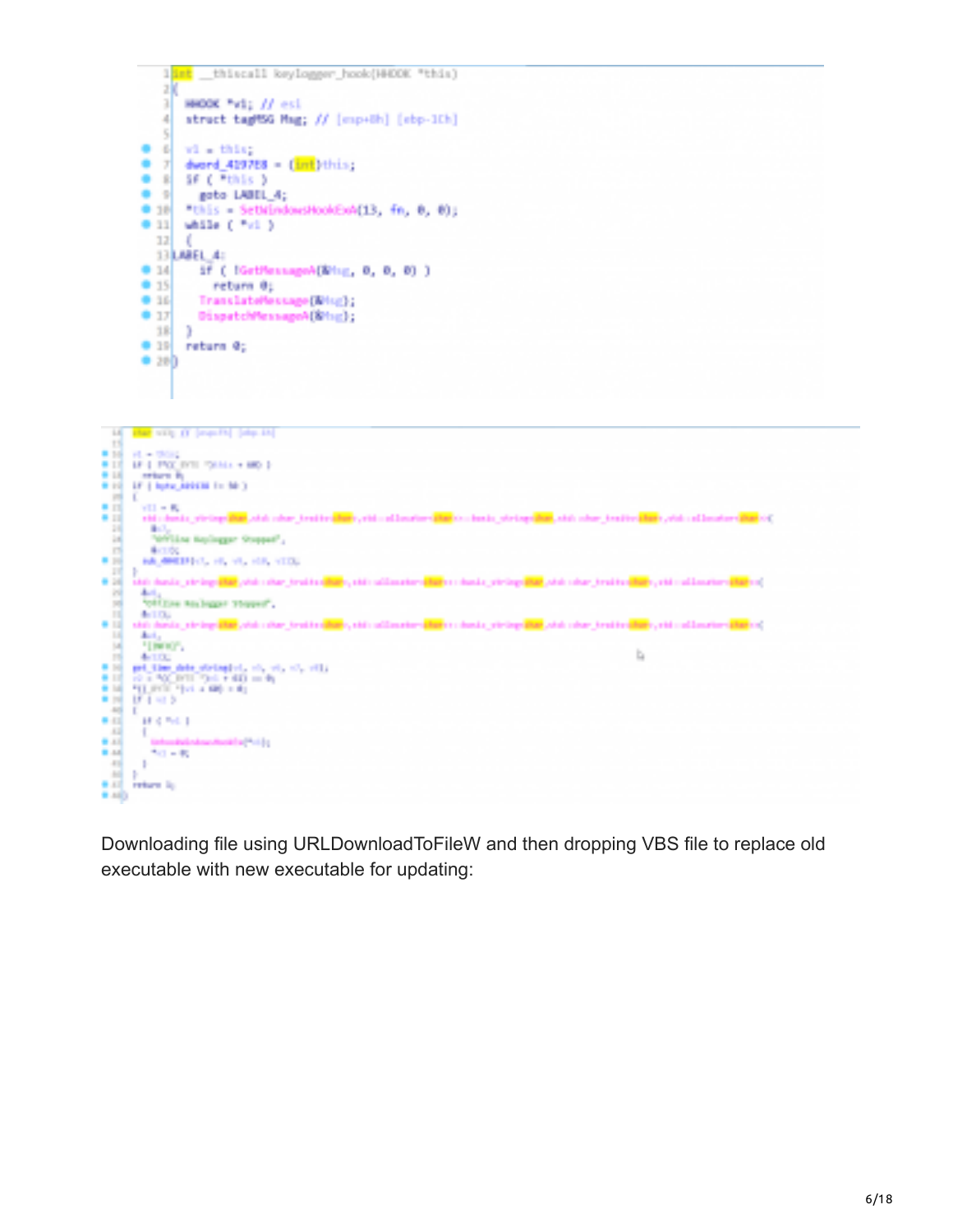|                                 | career the Mary                                                                                                                                                                                                                                                                           |
|---------------------------------|-------------------------------------------------------------------------------------------------------------------------------------------------------------------------------------------------------------------------------------------------------------------------------------------|
|                                 | while ( byte_1200BC )                                                                                                                                                                                                                                                                     |
|                                 | <b>More Shirls Li</b>                                                                                                                                                                                                                                                                     |
|                                 | <b>KID - 80 WINNERIE, 1611</b>                                                                                                                                                                                                                                                            |
|                                 | ※125 × mRLADNORO23m134×300、×12502<br>sitä a detur "jatdi duude stringaussignud skort, stdi istur, trudtsaussignud skorts, stdi ullosutorium ignud skortsa ia "ttrislälli                                                                                                                  |
|                                 | SILP & SALEMANS SOLID, M1:                                                                                                                                                                                                                                                                |
|                                 | v118 = { NYT "}45d; desix_stringsstor_std; shar_brattcohero_chi; sillocabe-sstarce; sc_str{-C177};                                                                                                                                                                                        |
|                                 | LONTENING + THIS !!                                                                                                                                                                                                                                                                       |
|                                 | get_directoradistimate_ distincts, cintimately                                                                                                                                                                                                                                            |
|                                 | std:/basic_stringcarsignal-phort_std:/shar_traits-unsignal-phorts_std:/aljacator-unsignal-phortsc://basic_stringswoolgnad-short_std://ba                                                                                                                                                  |
|                                 | <b>START OF BUILDING</b>                                                                                                                                                                                                                                                                  |
|                                 | a mater                                                                                                                                                                                                                                                                                   |
|                                 | KINE & COOKE MOONE "Istal:Renix stringsweeigned doof, FASI:Char traitscancianed doofty, (td: allacatorcancianed doofty); { {TH[B=CH];<br>V129 - H20 40120930-115, 3611                                                                                                                    |
|                                 | H130 + WALAURTOROCHT1&H111, H1201c                                                                                                                                                                                                                                                        |
|                                 | olii a (see) idiili "Jatabisale_atriagoasignal shert, vido ohar_traitamaignal sherto, atabaalisemaasignal shertoo o_vir(bilit);                                                                                                                                                           |
|                                 | EDIVISIONS TO BEDARDARINGING, VIII, VIII, DEEL, CHEESEIMINGILEERIVED on By                                                                                                                                                                                                                |
|                                 | etc. beig stringsmeigend stort. Italischer traitssonsieme sherts stallachtersonsieme shertsul-basic stringsposizend short. Stallida                                                                                                                                                       |
|                                 | <b>STATE EXPERIENCES</b>                                                                                                                                                                                                                                                                  |
| ĸ.                              |                                                                                                                                                                                                                                                                                           |
|                                 | std: basic_viringsunsigned shart,std:::har_tradissunsigned shorts_vid::allocatorsunsigned short::::hasic_stringsunsigned short_vid::ch                                                                                                                                                    |
|                                 | Arrest L                                                                                                                                                                                                                                                                                  |
|                                 | <b>And Mary</b>                                                                                                                                                                                                                                                                           |
|                                 | spokete stranov 101.00                                                                                                                                                                                                                                                                    |
|                                 | ATA in Cohen Tabellida                                                                                                                                                                                                                                                                    |
|                                 | garten Laghill, 2004;                                                                                                                                                                                                                                                                     |
|                                 | I<br>Lange Grazines                                                                                                                                                                                                                                                                       |
|                                 |                                                                                                                                                                                                                                                                                           |
|                                 |                                                                                                                                                                                                                                                                                           |
|                                 |                                                                                                                                                                                                                                                                                           |
| in som                          | IT - IEE SHAC ITTING WATER SAFTLINE STATISTIC WATERS AND ARRESTS WAS CONSUMING INSTITUTED AS EXPLORED AS THE STATISTIC STATISTICS OF                                                                                                                                                      |
| T.                              | de la p                                                                                                                                                                                                                                                                                   |
| 150                             | a ka                                                                                                                                                                                                                                                                                      |
| 101                             | <b>COL</b><br>FIRE AND Specificate Short, 40, 4000.                                                                                                                                                                                                                                       |
|                                 | FIRE AND Real-chromocopies short-christine-traditions/good short-christial-contensured district-bests. (biogeneraged short, chicago-characters) short-                                                                                                                                    |
|                                 | P. 196 of a stati back, stringenerigned short, stati star (realisons) shorts, all includes contained shorts i back, its importanced short, all i the (realisons) pred                                                                                                                     |
| <b>TANK</b><br>2.95             | <b>Sec. 3</b><br>UTed, for a Createdbiant(AThorization, Hileliyeten(Biant), TieT,                                                                                                                                                                                                         |
| a mi                            | <b>Section</b>                                                                                                                                                                                                                                                                            |
|                                 | E.200 shit operators(B-17, LTDs from financ Best's", sidly                                                                                                                                                                                                                                |
| .                               | still dasir steinwicklassi studiodicular traitsianismei studiodiculianismessiamei darben cotaçir etminecessesi studiodiculiar traitsiansigmai studiodiculare inter<br><b>MA 1970</b>                                                                                                      |
| H BRA<br><b>ALC</b>             |                                                                                                                                                                                                                                                                                           |
| <b>Hills</b>                    | viting a string for you                                                                                                                                                                                                                                                                   |
| t an<br><b>Bill</b>             | vii n ehk davis ehtingsveigend deut, ehk sine traikssunigend dhets, ehk säämetervasigend sherts» davis yöringsveigend deut, viel sine traikssunige                                                                                                                                        |
| <b>ALC</b>                      | a m<br><b>No benefit a</b>                                                                                                                                                                                                                                                                |
| 18                              | <b>Northern</b>                                                                                                                                                                                                                                                                           |
| in sant<br>in mar               | vil + rid spendandkill, Cabia footiklaining (", vil);                                                                                                                                                                                                                                     |
| in steal                        | VII + 100 spendandicity vii), viiQ;<br>rate texts, ratingseeigent met, rate met, racks eenigsel stotts, rate allecator on igest stotts constitute (                                                                                                                                       |
| 2001                            | <b>Barrier</b>                                                                                                                                                                                                                                                                            |
| $-1000$                         | a sa b                                                                                                                                                                                                                                                                                    |
| <b>DISTANT</b><br><b>B</b> 1994 | FM / HHOCATHONGHAM (PHT, FM) (RM), THOSHAM (PHT), FM) (Eliminated station) distinct heals, 2014 one deal (PHT) (OR ) Dan, Statisment and in<br>(NUMEROUS) Separational mest, (NUMBEROUS) (Section and the Uniterconstitute destroyed and LOS happening about, and LOS Uniterconstitute in |
| <b>Part of</b>                  | (N. 160), (Visponized Wet, (N. 26), Detroit pel Wet, (N. 3) interferomized Weto: Hels, Ohio-Hand Wet, (S. 20), Detroit besigned W                                                                                                                                                         |
| <b>STATE OF</b>                 |                                                                                                                                                                                                                                                                                           |
|                                 | <b>FIRE HRIGHTING</b>                                                                                                                                                                                                                                                                     |
| <b>FINE</b><br><b>FORE</b>      | with a difficult state.<br>vid a ständenda strömptenigent stert, ständste treätstenigent stert, ständslandertexatgent dertikningin intensigent stert, sich also treätstenigent                                                                                                            |
| and a                           | and the                                                                                                                                                                                                                                                                                   |
| <b>TO</b><br><b>COLOR</b>       | a "Parchelinke" also "I"".<br><b>Barba</b>                                                                                                                                                                                                                                                |

Resolving some APIs (I am rather curious as to why these specific APIs are resolved dynamically when other suspicious APIs such as WriteProcessMemory and SetThreadContext are imported directly from the IAT0.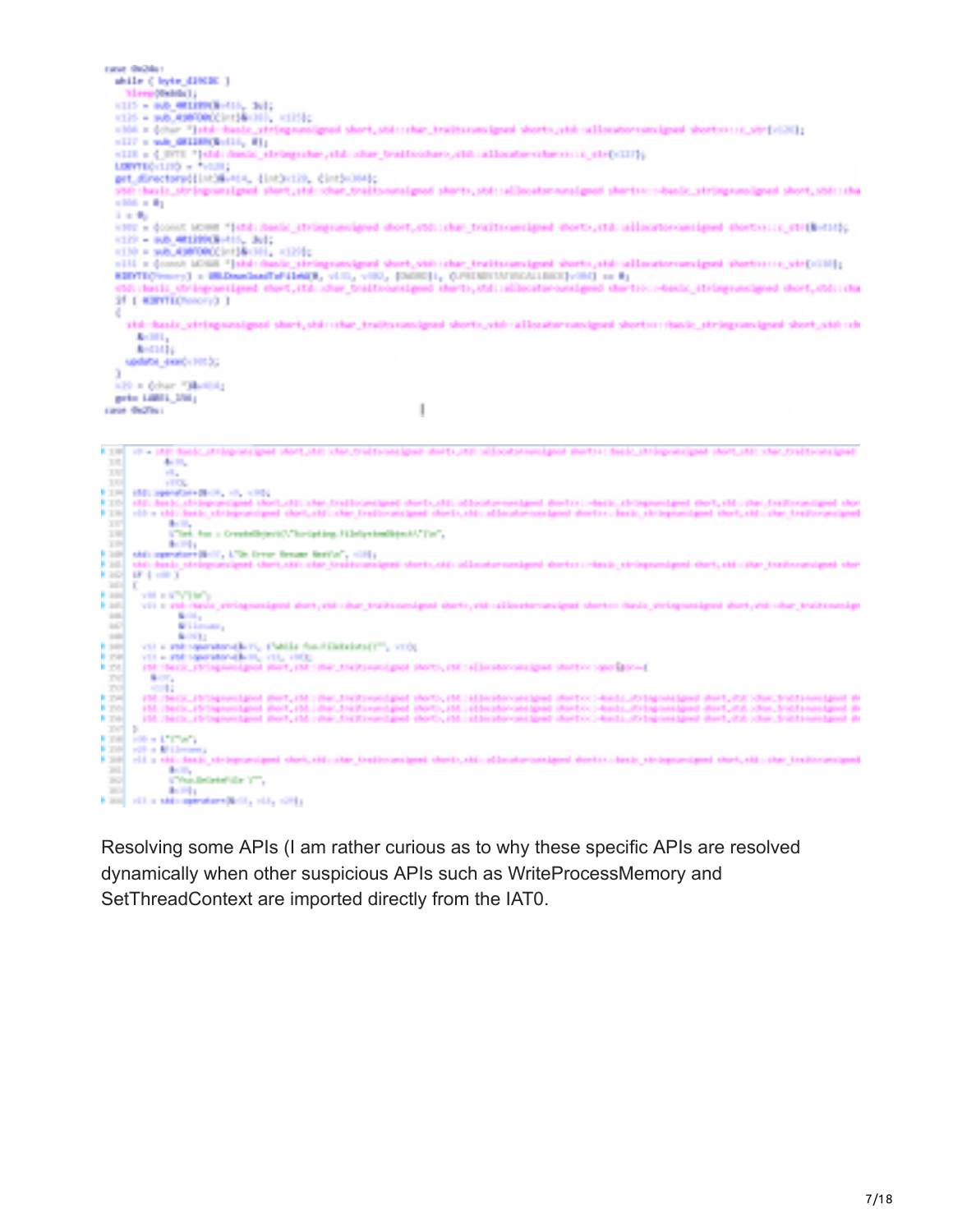```
HOBILE vily JV car.
HROBULE VAL. 22 max
HORALD WILL JV Has
HROBULE with JV exce
HROBULE VOT, 37 mm
HISBALL VAL JV Has
IMPROX pSetFreezaaDEPPalicy; // car
ve = Load.ihrory0("Psapi.dII");
pGetRodoleFileMomeExA = 01st0Ge
                                       rockddressCvR, "GetPladuleFileHameExA");
17 ( ) platfields left listensitet. )
Đ.
  vi = GriffsdaleRandLoAC"Gernel32.dll"3;
  päettodulatilatameiat = (intjästProckSdress[ci, "Settodulatilatameiot");
Þ
vi = Leed.ihrany#("Frapi.dll");
pástřoduleřilehmesiam = (inthistrocedaressov), "detraduleřilehmesiam");
if ( ) portfolder included )
ł.
  vi = GettedsleksedleA("Kernelik.dll");
  pürtfonklefilekanefaki = (int)betFrackfdress[cl, "betFonkdefilekanefaki");
ţ.
vi = insdiktery#{"sereelid.dll"};
pülebelPiemeryStefoodle = {irt {__rbitall *}[_DADUI}NetFrechübrers[v4, "UlebelPiemeryStefoodle"};<br>v5 = GriffodslaHandlaA("karmelil?"};<br>põrmanddVoodes = {int {_videall *}{_DADU}, _DADUI}NetFrechübrecs[v5, "DamanddVoodes"};
vi = Griffodslefandlok("bernelit2");
pletComputerNameExN = {Int)GetProcAddress(vS, "GetComputerNameEnb");
v) = Grimonlemonday("Mellin");
philosophologia = (int (")(wobi))(etProcoldiness(v), "Intherioldinin");
vi = GrtRodsTationclink("kereel(12");
phetroceculisticity = detrocedorece(vi, "actroceculisticity");
deord_419991 = [int [_stdodll ")(_DUORD));Setfrecess@PPolicy;<br>return pictfrocess@Pfolicy;
```
#### Downloading DLL to buffer, map a new memory page and then loading the DLL:

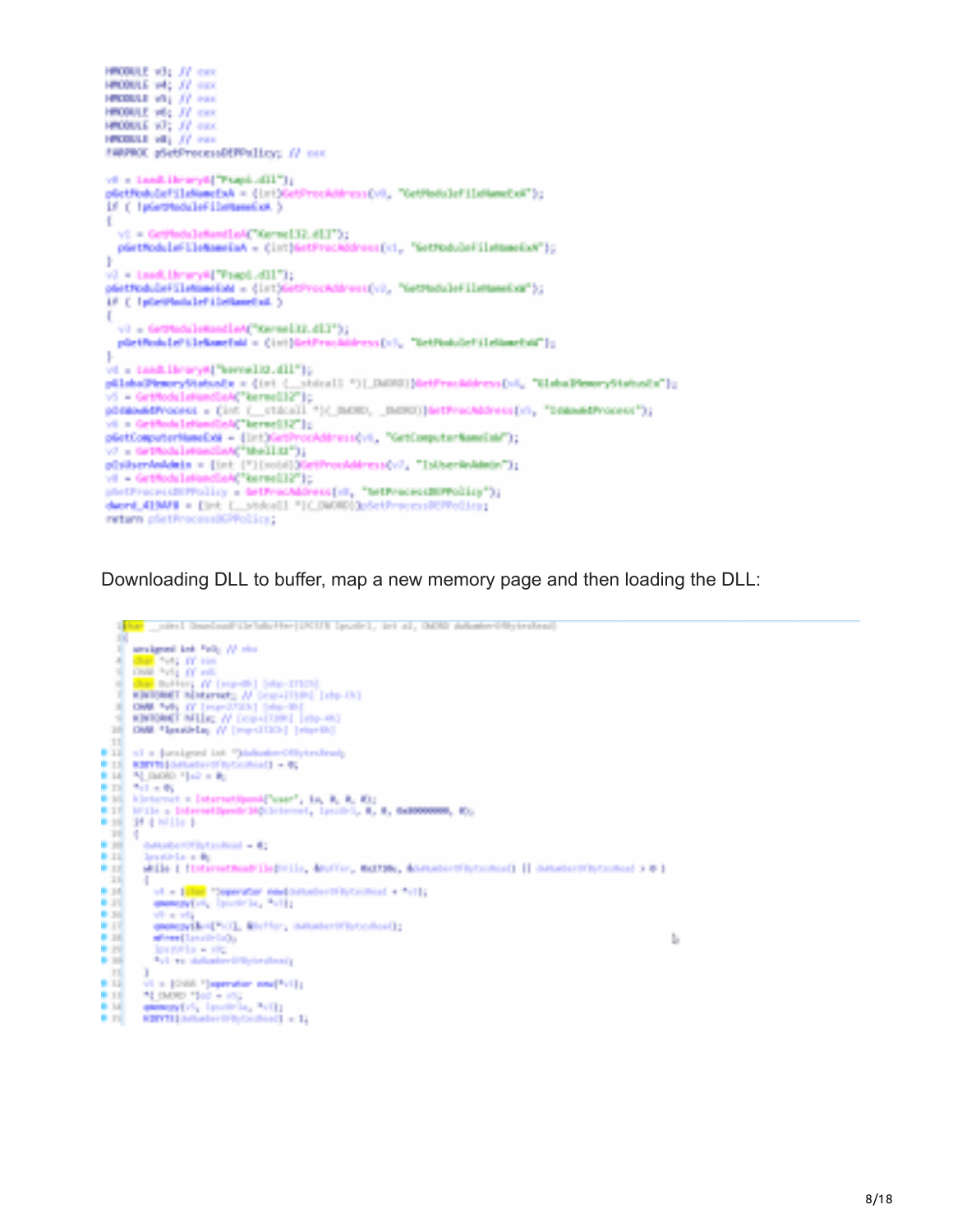



It also seem that the RAT is somewhat modular, DLLs are sent from the controller (or loaded from resource/.data) and functions from it are called.



The functions listed here are only found as strings in remcos samples, which confirms that the module is custom.

Overall, Remcos is not advanced nor extraordinary and a killer for it can be easily be developed when needed. Despite being rather unsophiscated, it is still heavily used by cybercriminals to control infected devices and siphone money from those who are infected.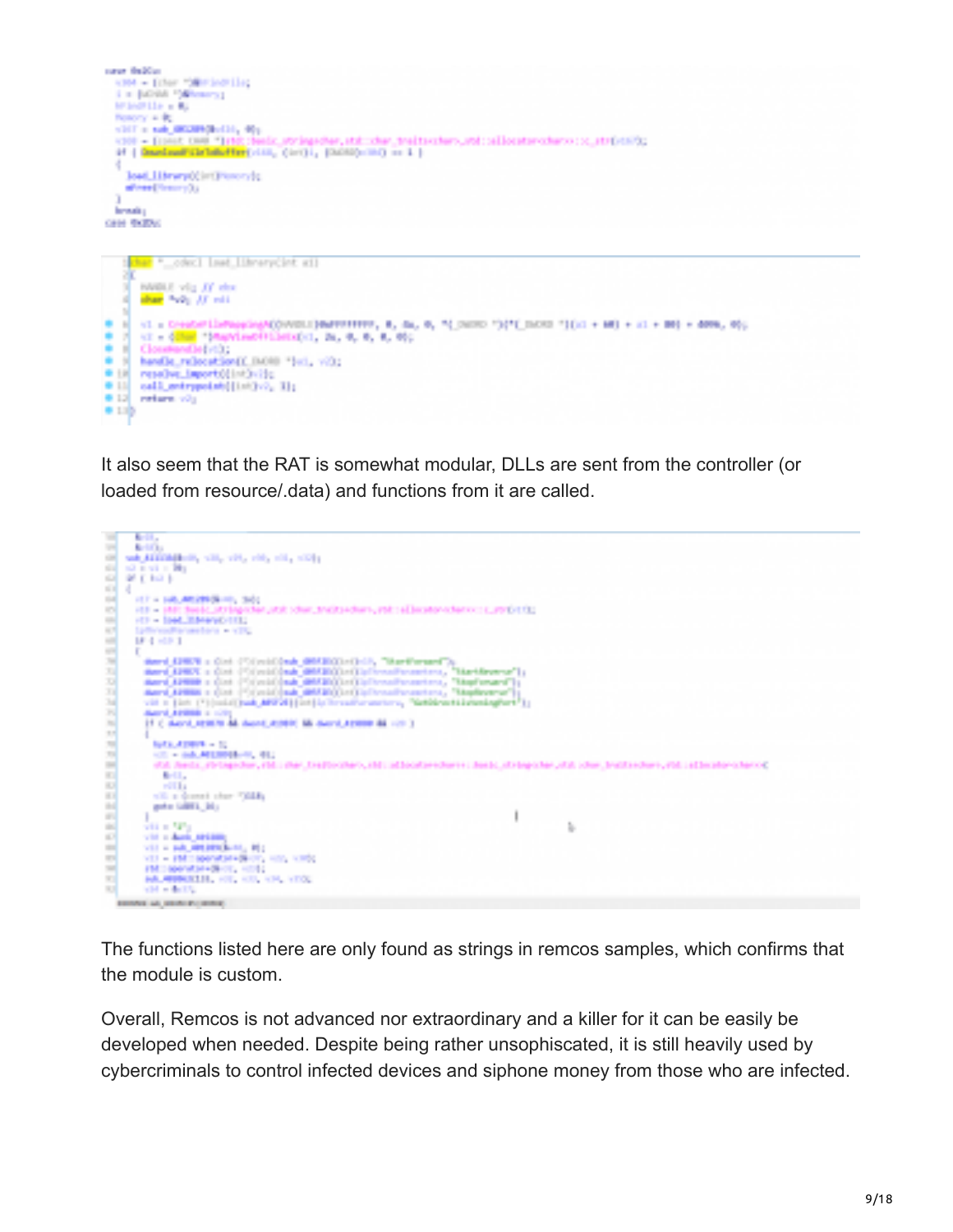Sample hash: 46E4CFF5DD847E0A9AB26F2F92E89AE9E1BB14ED (file is available via VirusBay) IDA Database File: [Uploaded to GitHub](https://github.com/zunzutech/public-idb)

## **Comments ( 10 )**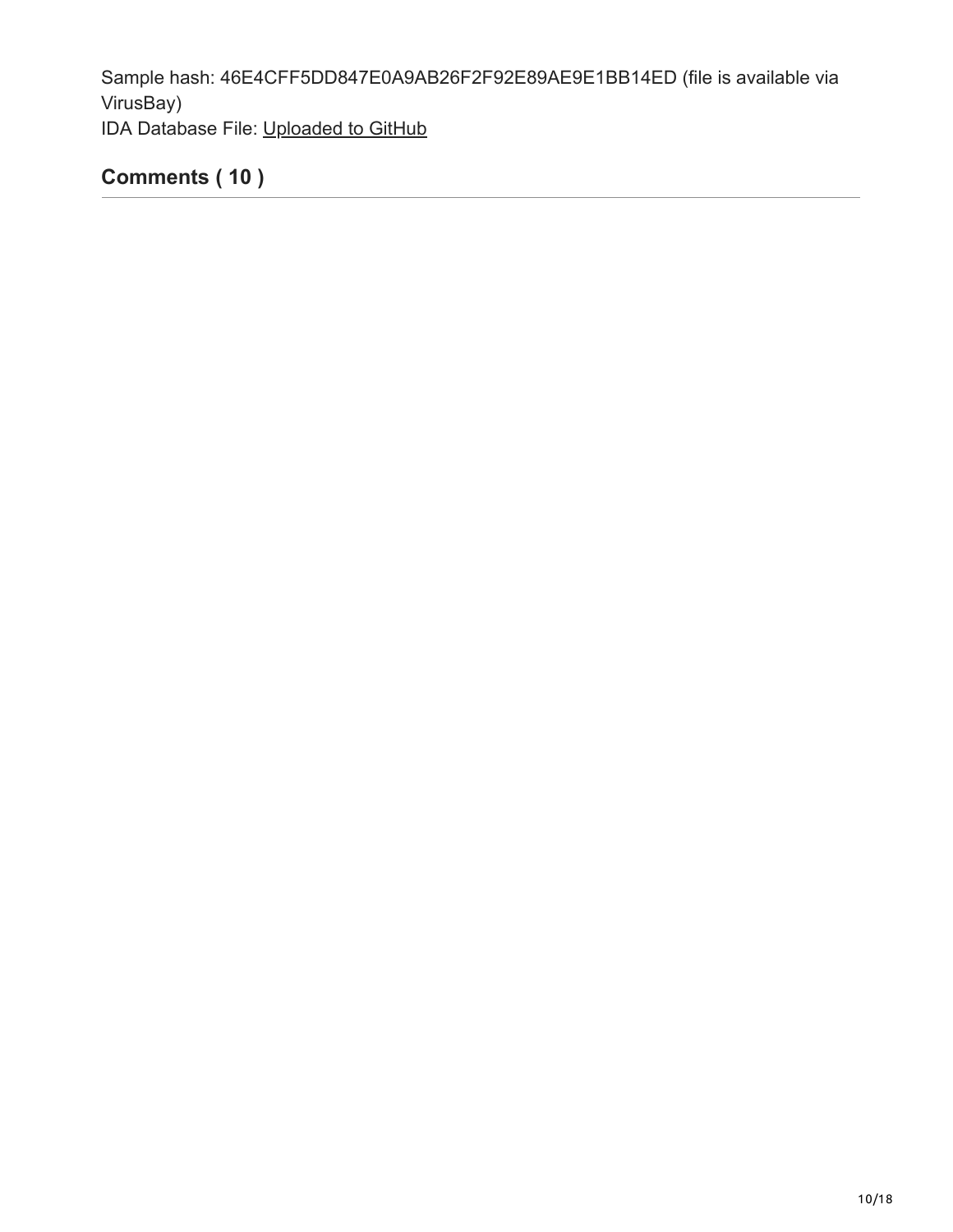## 1. *[Viotto](https://breaking-security.net/)*Posted on 4:10 pm March 4, 2018

Nice review Mr. Krabs, but being the author of this software, I want to correct some mistakes you made during your analysis. 1) Regarding the legality question: I don't know where you live, but here in Europe what I am developing and selling is perfectly legal. We don't allow malicious usage, and this is why, as yourself stated, the customer licence is stored in the Remcos agent, and can be easily retrieved using the -l command. Anytime we get a report of someone abusing our software and not using it for legal means, we can promptly check and make his copy unusable anytime. We have a dedicated email just for abuse reports: abuse@breakingsecurity.net 2) You said: "size is quite large". 120 kb is large for a program which allows total control of any part of the Windows OS? It is a tiny size expecially for today standards, where most of the software is bloated. I don't think you'll find other remote control software with a better size/number of functions ratio. Check TeamViewer, for example, which has just a fraction of Remcos functions. 3) In the last part you stated: "Remcos is not advanced and a killer can be easily developed when needed". Then still you forget that our focus is on legal administration and surveillance, we don't aid cybercriminals as you state. Actually, what you did is a criminal offence by european laws, which is called defamation towards a company. If you need any other clarification, we are always available. :) Best regards, Viotto BreakingSecurity.net administrator and developer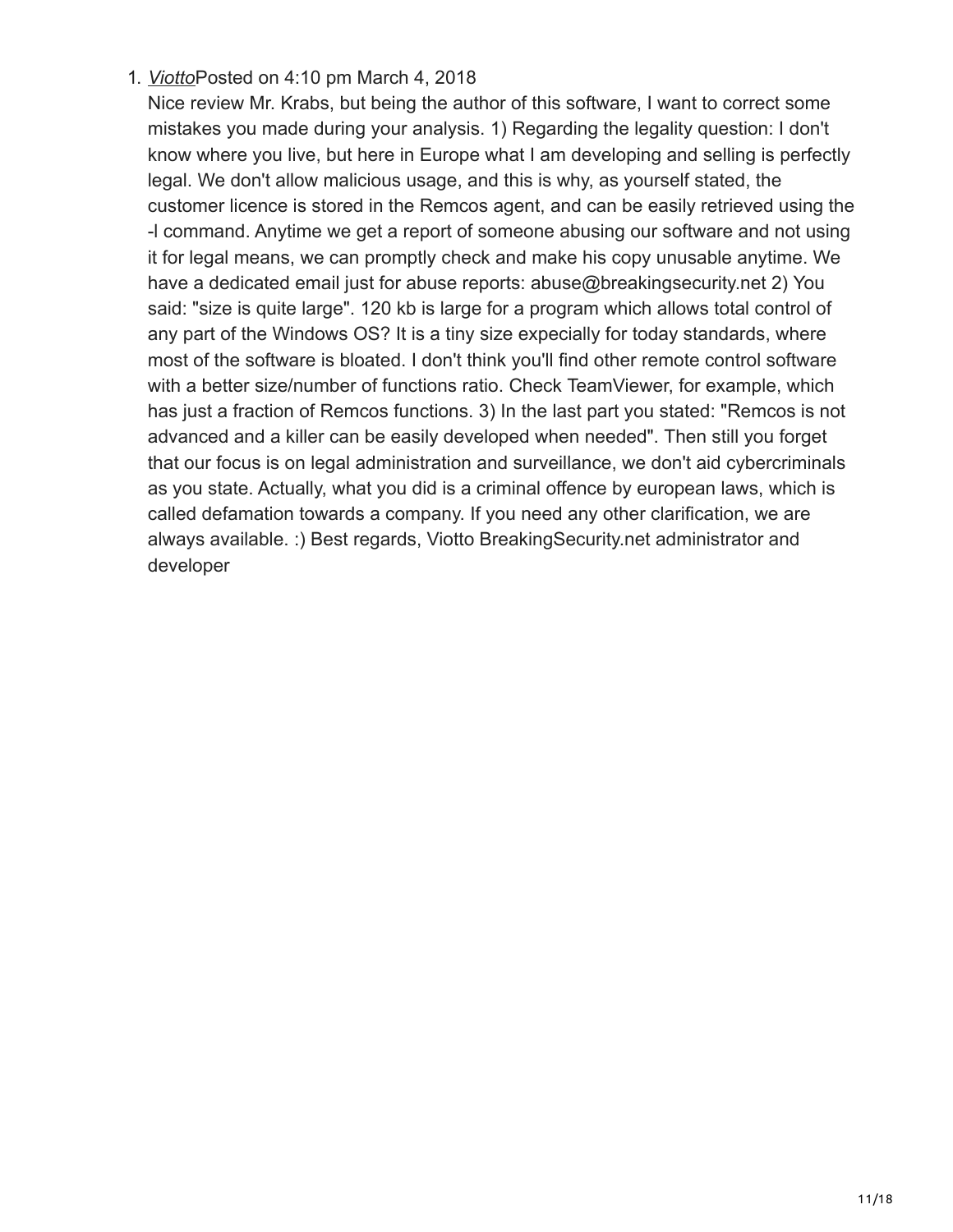#### *Mr. Krabs*Posted on 4:24 pm March 4, 2018

1) I said "Whether that is true or not is to be understood by people who have seen Remcos malware campaigns and the fact that the author also sells a crypter." for a reason. Quite a lot of malware campaigns that used Remcos so far (statistics easily obtainable from honeypots and malware databases), wouldn't you agree? 2) Well maybe you shouldn't claim that it is 90kb or 100kb on your sites then because I saw that thus me making the comment 3) Maybe you should work better on preventing abuse then because malware campaigns which relies on Remcos is not uncommon at all, further more you are selling a crypter yourself so please don't try to look innocent. :) 4) Well excuse me, I don't know on what other forums do you advertise your product but HF is definitely one of them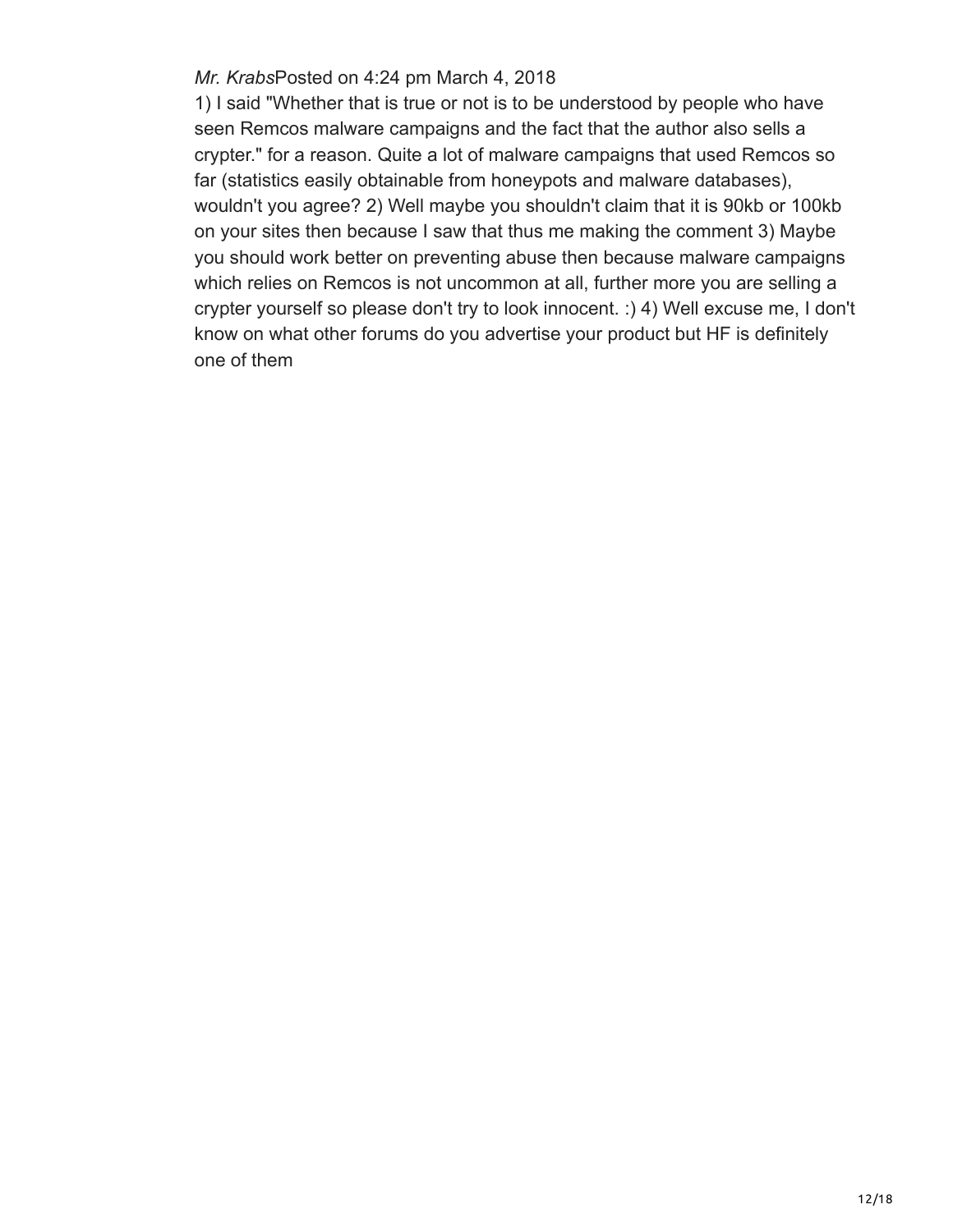#### *[Viotto](https://breaking-security.net/)*Posted on 6:00 pm March 4, 2018

1) Yes, it happened that Remcos has been used in malware campaigns, and anytime we got a report, we banned licence and immediately stopped the whole campaign. Also guns get used for a lot of bad things, but if a manufacturer produces a gun which works well, it is not his fault if it is used in a robbery, isn't it? :) As gun manufacturers do, we do also print a serial code on each one of the licenced software. We have got the majority of customers who use our software respecting our contract and terms, is it so strange? The majority of these attacks have been done using the cracked version of our tool, so we have been a victim of it as well in those cases. 2) The normal Remcos stub (if disabling compression), in v2.0.2 is 108kb. You analysed the relocation stub which is 120kb more. In the Free version, size is even smaller, around 70 kb. So, in the site I wrote: around 100 kb, because it depends on settings such as stub type and compression. In no case goes bigger then 120kb, which as you know is a tiny size even for floppy disks standards. 3) Yes, and as Remcos, Octopus Protector can be used for many different purposes. Same terms of services applies to that. I think we did all possible measures to prevent abuse, but if you have got some extra idea, I will hear ;) 4) We don't sell on HackForums, that is just one of the places where we do advertise this product. We do sell just on our own site. Then mostly we do cooperate with companies which don't use forums. Best regards, Viotto BreakingSecurity.net administrator and developer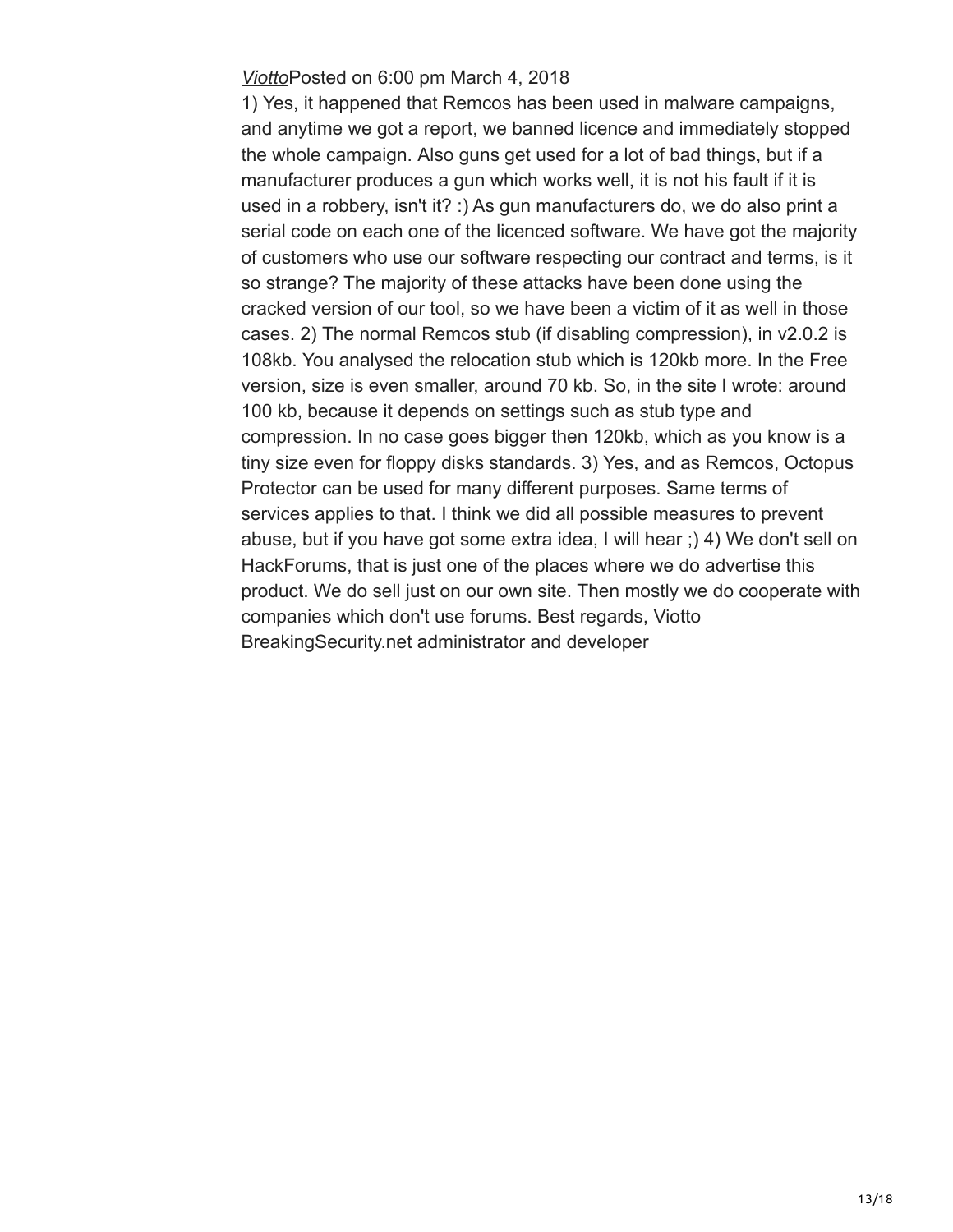*Avira Pueple Wormetherth*Posted on 9:44 am March 6, 2018 1: Why would a valid license be used in correlation with a distribution campaign? Judging from your need of an invite code, you would be expected to personally filter out any suspicious customers (assuming the invite request is for customer validation). 2(referring to your point 3): Sales of such tools (Octopus Protector) wouldn't be so aggravating if the toys associated with the tool wasn't so blatantly forged. Crypters always have, and always will be used for illicit purposes only; a legitimate network owner would never require such a tool to bypass any third party protection under his/her own command. If you wish to defend this claim with something along the lines of "this tool is not for protection of malware, rather protection of legitimate executables," then why has your official channel uploaded a blatant AV bypass video?(https://www.youtube.com/watch? v=BVxQxSfNJXQ) Something a legitimate developer would never need. Also referring to a line in your description: "An executable file gets totally encrypted and protected from human and antivirus analysis." preventing a human from tampering I would understand, but why would a legitimate executable require protection from any form of AV analysis procedures? Overall your attempt to claim your malware legal, was extremely cringe. Anyone who sells a R.A.T alongside a crypter, is clearly in it for blackhat money.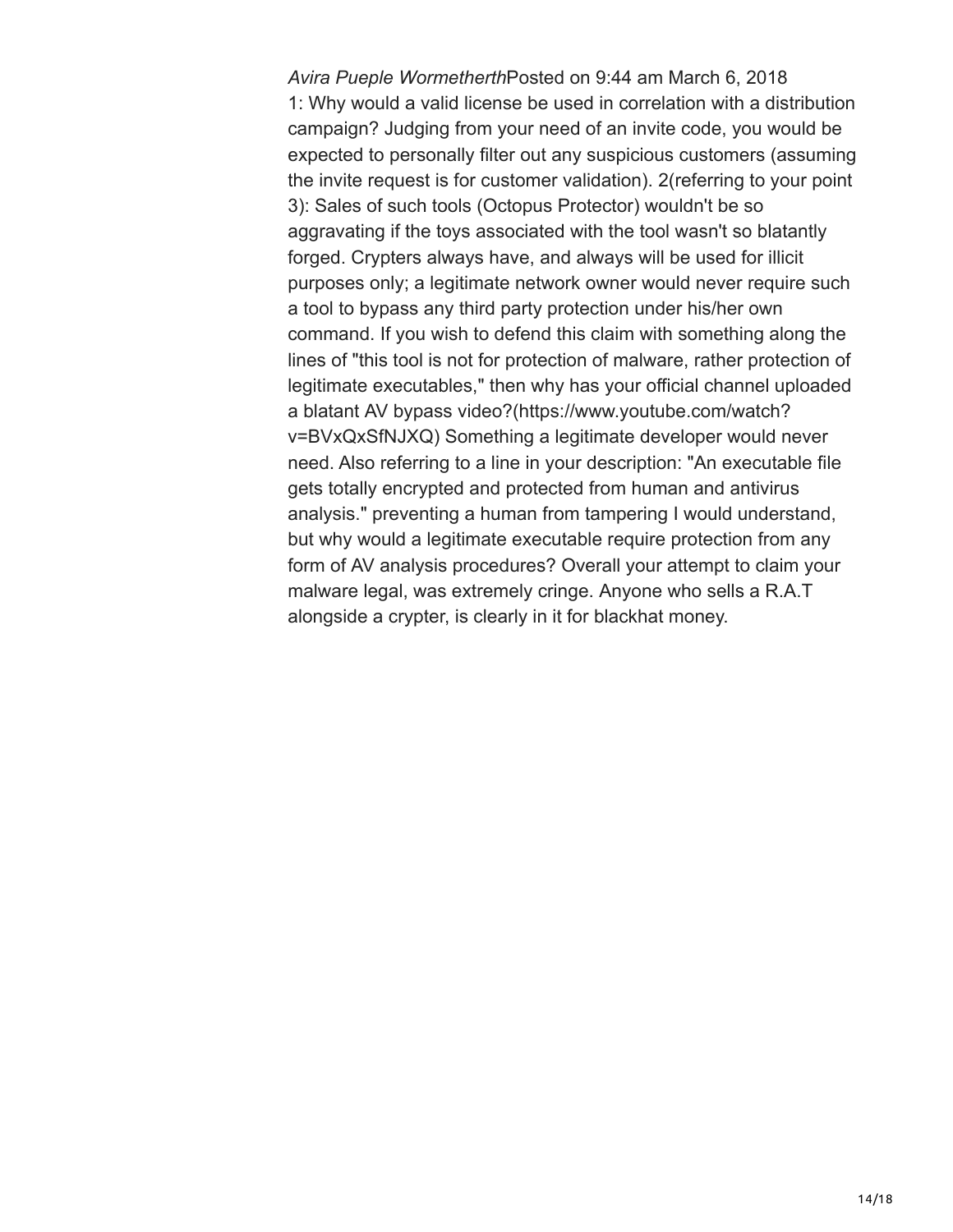## 2. *[Viotto](https://breaking-security.net/)*Posted on 8:43 pm April 10, 2018

Hello mr Avira, late reply from me here but I just noticed your comment. Regarding your points: 1: Yes, our customers can purchase just if registered (and registration requires an invite code), so we do filter out suspicious customers, or ban them if we notice malicious activity after they purchased. Many attacks have been carried out using an old, cracked Remcos version, the cracker removed abuse protection so unfortunately this wasn't under our control. We have been damaged by this as well, since malicious users abused our software. 2: Crypters have many uses, such as protecting files from analysis and cracking. Since I own a cybersecurity company which involves hacking as well (in an ethical way), my Octopus Protector can be used against many kinds of analysis, including AV analysis. This is however not illegal, unless you are using it against unaware users. The video is a demonstration that even stronger AV protections can be bypassed. If your point was true, then even Metasploit would be illegal, but it isn't. Best regards, Viotto

*Anal*Posted on 11:19 am April 14, 2018

Viotto, 1. You clearly say that "Also guns get used for a lot of bad things, but if a manufacturer produces a gun which works well, it is not his fault if it is used in a robbery, isn't it?" In software, you have a lot more control over your customers, guns are a physical piece of metal, which makes your argument invalid. In software, you can place for example, an alert to the person launching the file on another computer that they are executing a file that can take control of your computer? Also you state "Yes, it happened that Remcos has been used in malware campaigns, and anytime we got a report, we banned licence and immediately stopped the whole campaign." Instead of only getting reports from a third party, why aren't you taking any action yourself cracking on the suspicious/malicious users? I clearly gave you an idea how to crack down on ANY malicious campaign, but obviously you are not going to invent this, because all your customers are using the product in a malicious manner, thus you don't want to take any action against it other than the bad reports. 2. You state "my Octopus Protector can be used against many kinds of analysis, including AV analysis" Why does your product need to make the files "crypted" in the crypter, undetected from anti-viruses? Only thing they do is analyze the file, see if it can be used maliciously, if yes, they detect the file. Every update of your product makes the stub undetected, which isn't required in order to control another persons computer, since the anti-viruses can be disabled manually on the "targets" PC. You made a video of an anti-viruses scanning your file after you put it thru your "crypter". Why is this relevant? Why aren't any other native packers making their programs undetected from anti-viruses if they are not used in a malicious manner?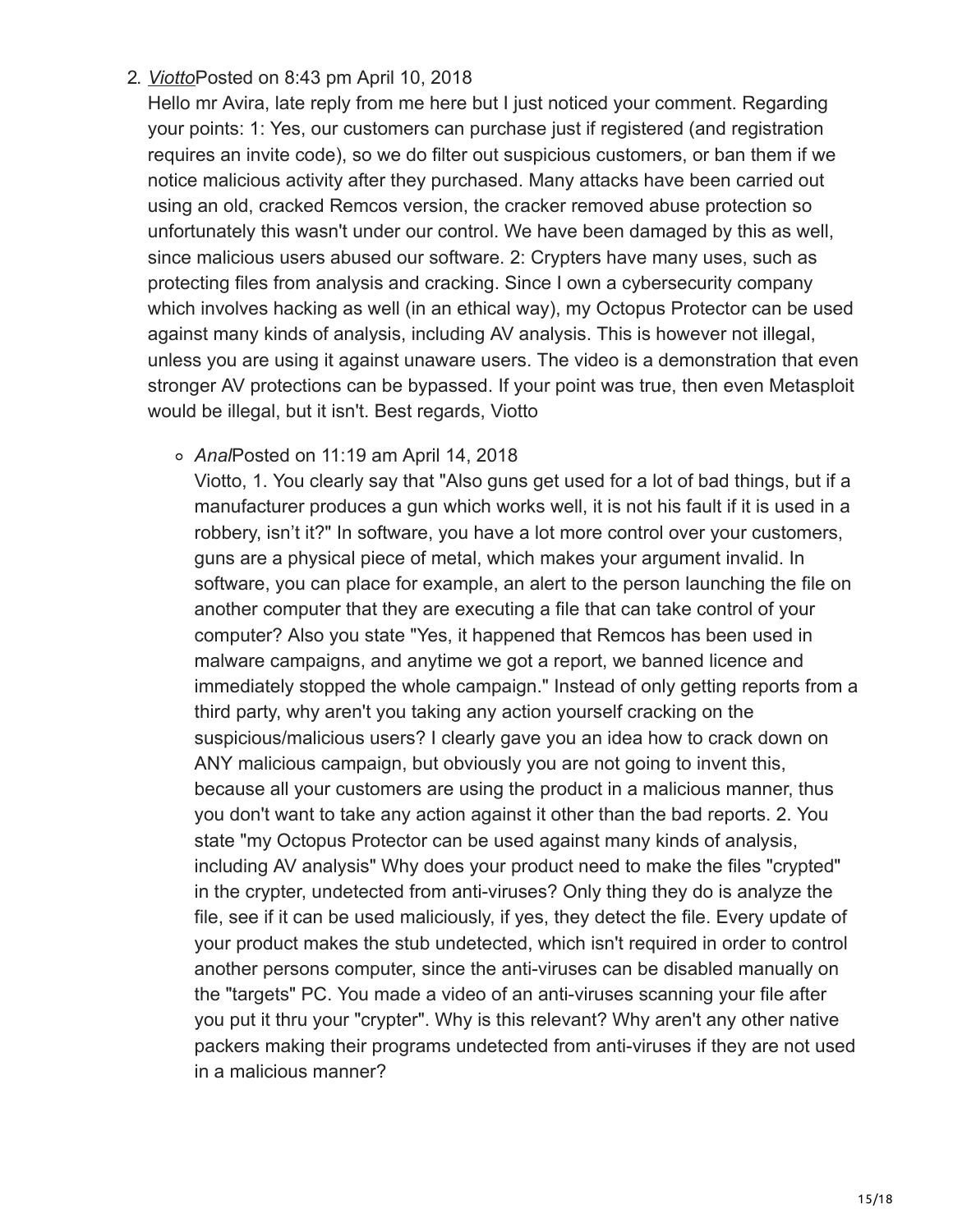*Avira Pueple Wormetherth*Posted on 12:55 am April 18, 2018 Why would any security product need to be bypassed in a controlled environtment? Your "my Octopus Protector can be used against many kinds of analysis, including AV analysis" could be argued against with something such as: Why would you need to protect your customer's file from a legitimate researcher? No one employed by a security company would wish to distribute your file; they are checking whether it is a potential threat to their customer base. If you really wished to portay a legitimate image, you could follow in the footsteps of LuminosityLink by forcing a pre-installation watermark. Functions such as: RunPE & "ReplacePE" play a major role in most modern malware campaigns. How would these methods aid in preventing analysis of a legimitmate file? Forgive the 8 day delay, and don't see this reply as a form of attack. I am merely trying to get your side of things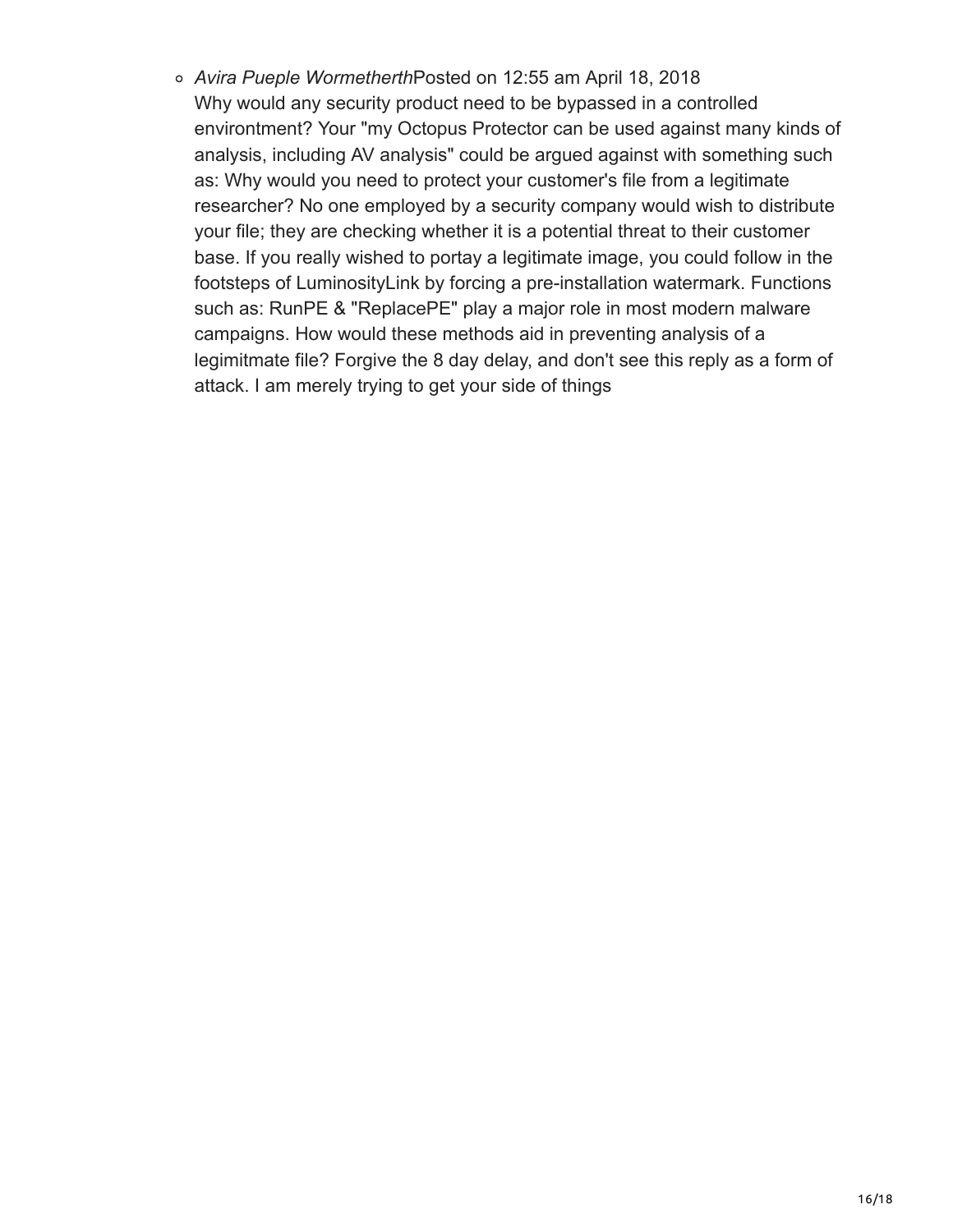### 3. *Max*Posted on 10:11 pm October 13, 2018

"Only thing they do is analyze the file, see if it can be used maliciously, if yes, they detect the file." Really? Are we all to believe that? Unfortunately I disagree, because the AV industry has for a very very long time not done its homework regarding false positives. Some of the assumptions made in AV heuristics are equally cringeworthy as the apologetic tone of Viotto above. Nice wording, by the way. Something "can be used maliciously" and AV vendors "detect the file". Sounds easy. But there isn't even an industry-wide standard on what that first term means, let alone a standard on how things get detected. Serious AV testing is just in its infancy, despite AV testers having been around for quite some time. Oh, and a lot of things "can be used maliciously", but kitchen knives are still sold, despite having been used in murders (the same thing goes for a lot of blunt tools from any workshop). Of course that's the very reason you decided to use "can be used malicously" as opposed to "is malicious". Because the world is not black and white and you know it. But when it comes to false positives no one cares and the world is black and white after all. Sure, detecting a RAT, even as PUA, is perfectly (!) fine. But AV vendors' analysis capacities have long been been overwhelmed. Which leads to copying of detections [1] within the industry, which is not only evidenced by that infamous Kaspersky experiment a few years ago. But once propagated throughout the industry, these detections rarely get corrected even if they turn out to be false positives. Detections propagate, their removal in case of false positives does not. That's a real problem. Both for small independent software creators and their customers. Even though the original AV vendor, detecting an item first, may correct the mistake, it takes considerable effort to remove such a detection from all those dozens different AV products. And - as I pointed out - detections (all types!) in the AV industry propagate. Now, while sample sharing is a good thing, copying detections is not. There is a disparity between how easy it is for an AV to detect a given executable file as malicious (and no, most users won't even bother reading the fineprint, so: detected by AV == malicious) and for that detection to spread throughout the industry and how effing hard it is to ever get a wrongful detection (which often borders on the commercial equivalent of character assassination, given that smaller companies are already disadvantaged as it is) out again. While in order to end up in detection of just about every AV product out there all you need to do is that you use some allegedly "shady APIs" or end up with some bored AV analyst looking at your file and making the wrong decision within the short allotted time (assuming it's not some inherently stupid sandbox with some heuristics created by equally bored analysts mounted on top: AI ... automated imbecility), in order to get out again you'd have to contact every single effing AV vendor individually and then it typically takes a long time to receive a response, if any. Let alone the time it takes to get the detection removed - if one manages it at all - or to "argue" one's case. This is an uphill battle for any legitimate software vendor having his product(s) end up in detection. And no AV vendor or the industry overall sees that as a problem. Because they act like a sheriff in the wild west, embodying the law (or so they think) and therefore what they do must